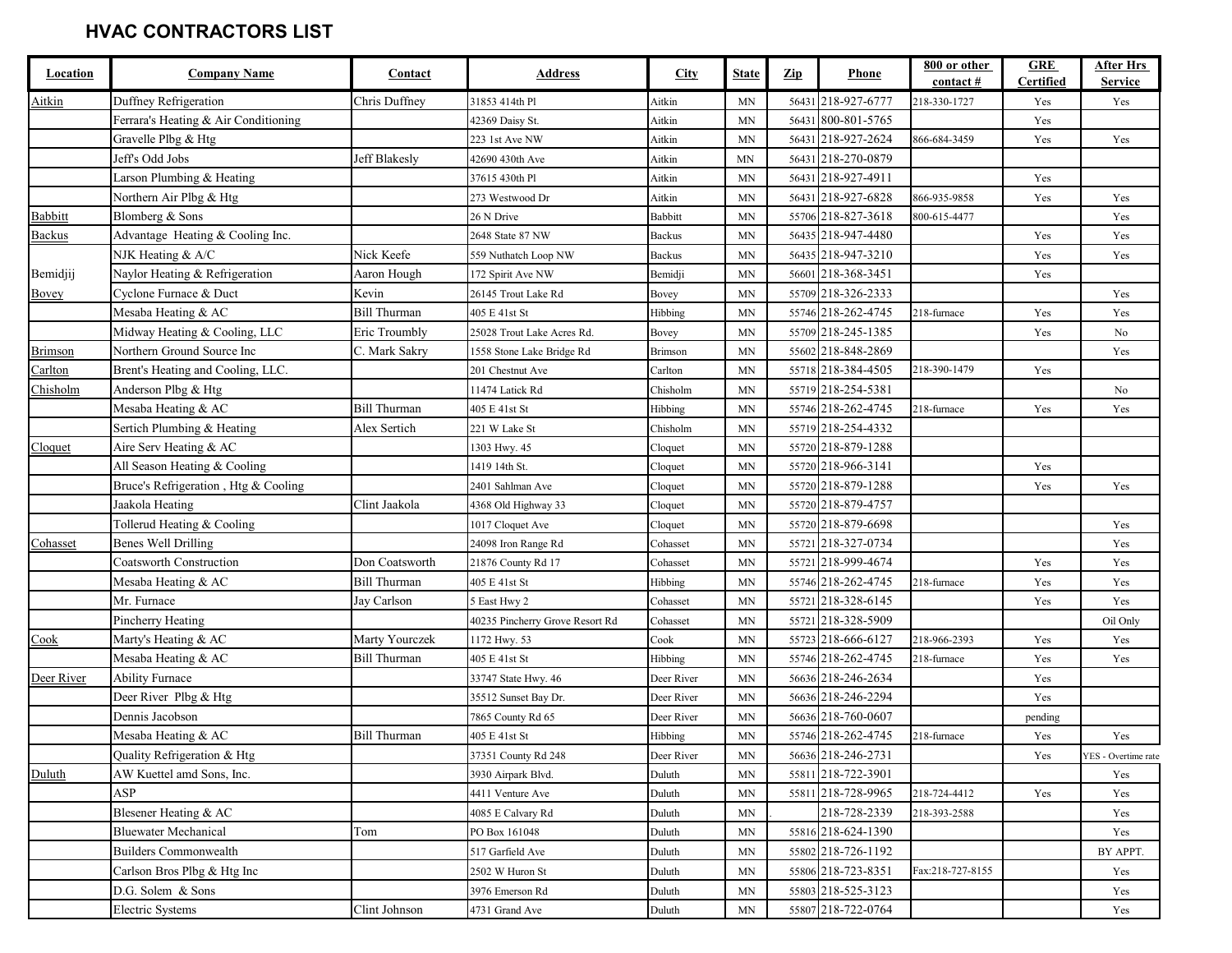| Location            | <b>Company Name</b>                                       | Contact             | Address                 | <b>City</b>         | <b>State</b>        | $\mathbf{Zip}$ | Phone              | 800 or other<br>contact# | <b>GRE</b><br>Certified | After Hrs<br><b>Service</b> |
|---------------------|-----------------------------------------------------------|---------------------|-------------------------|---------------------|---------------------|----------------|--------------------|--------------------------|-------------------------|-----------------------------|
|                     |                                                           |                     |                         |                     |                     |                |                    |                          |                         | Carrier Products            |
|                     | Krause Sheet Metal Heating & Cooling                      |                     | 2020 W 1st St           | Duluth              | MN                  |                | 55806 218-722-6354 |                          | Yes                     | only                        |
|                     | Northland Comfort Heating & Cooling                       | Steve Koutsoyan     | 5722 Miller Trunk Hwy   | Duluth              | MN                  |                | 55811 218-729-6505 |                          |                         | Yes                         |
|                     | Plaunt Plbg & Htg                                         |                     | 4701 Mike Colalillo Dr  | Duluth              | MN                  |                | 55807 218-722-1458 |                          |                         | Yes                         |
|                     | Randalls Heating & Cooling                                |                     | 2901 Helm St.           | Duluth              | MN                  |                | 55806 218-879-4886 |                          | Yes                     |                             |
|                     | <b>Summit Mechanical Service</b>                          | Kevin Kaski         | 2321 West 1st St        | Duluth              | MN                  |                | 55806 218-728-9965 |                          | Yes                     | Yes                         |
| Ely                 | Bare Feet Heating & Cooling Solutions                     |                     | 2121 E Camp St Lot 31   | Ely                 | <b>MN</b>           |                | 55731 218-365-5545 |                          |                         | Yes                         |
|                     | Brandau Plmbg & Htg                                       |                     | 1111 Hwy 169            | Ely                 | <b>MN</b>           |                | 55731 218-365-3985 |                          |                         | by appt only                |
|                     | W N Plbg and Htg                                          |                     | 203 E Conan St          | Ely                 | <b>MN</b>           |                | 55731 218-365-5548 | Fax: 218-365-2455        |                         | Yes                         |
| Esko                | ABCO Plumbing and Heating inc                             | Paul Plucinak       | PO Box 266              | Esko                | <b>MN</b>           |                | 55733 218-878-1317 |                          |                         |                             |
|                     | Northstar Mechanical Services                             |                     | PO Box 84               | Esko                | MN                  |                | 55733 218-628-9276 | 218-485-1367             | Yes                     | Yes                         |
| Eveleth             | Arrowhead Plumbing Heating & Refrigeration Peter Bertucci |                     | 7862 St. Mary's Drive N | Eveleht             | MN                  |                | 55734 218-744-3421 |                          | Yes                     |                             |
|                     | Mesaba Heating & AC                                       | <b>Bill Thurman</b> | 405 E 41st St           | Hibbing             | <b>MN</b>           |                | 55746 218-262-4745 | 218-furnace              | Yes                     | Yes                         |
| Gilbert             | <b>Addy Heating</b>                                       | William Addy        | 5209 Spuce Lane         | Gilbert             | <b>MN</b>           |                | 55741 218-865-4122 | 218-741-2653             | Yes                     | Yes                         |
|                     | Carlson Duluth Company                                    |                     | 2901 Helm St            | Duluth              | MN                  |                | 55806 218-741-2130 |                          |                         |                             |
|                     | Kohler Fuel                                               |                     | PO Box 594              | Gilbert             | <b>MN</b>           |                | 55741 218-741-7053 |                          | Yes                     | Yes                         |
|                     | Mesaba Heating & AC                                       | <b>Bill Thurman</b> | 405 E 41st St           | Hibbing             | <b>MN</b>           |                | 55746 218-262-4745 | 218-furnace              | Yes                     | Yes                         |
|                     | Mike Sailer Heating                                       | Mike Sailer         | PO Box 755              | Gilbert             | <b>MN</b>           |                | 55741 218-741-2328 | 218-780-4167             | Yes                     | Yes                         |
|                     | Performance Htg & Cooling                                 | Brent Marchetti     | 4619 E Raymond Rd       | Gilbert             | <b>MN</b>           |                | 55741 218750-2845  |                          | Yes                     |                             |
| <b>Grand Rapids</b> | A & A Plbg & Htg                                          |                     | 312 NE 3rd Ave          | <b>Grand Rapids</b> | <b>MN</b>           |                | 55744 218-327-4962 |                          | Yes                     | Yes                         |
|                     | A & D Mechanical                                          |                     | 312 NE 3rd Ave          | <b>Grand Rapids</b> | MN                  |                | 55744 218-327-4962 |                          |                         |                             |
|                     | ASAP Heating & AC                                         | John Krtinich       | 2002 Soldiers Lane      | <b>Grand Rapids</b> | MN                  |                | 55744 218-969-1871 | 218-244-9651             | Yes                     | Yes                         |
|                     | Aspire Heating & Control, Inc.                            | Justin Crossley     | 18207 Trigger Trl       | <b>Grand Rapids</b> | MN                  |                | 55744 218-256-7778 |                          | Yes                     | Yes                         |
|                     | Brown's Heating & A/C Service                             | Paul Brown          | 20196 River Road        | <b>Grand Rapids</b> | MN                  |                | 55744 218-326-1078 | 218-244-6700             | Yes                     | Yes                         |
|                     | C & D Heating                                             | Mike Sura           | 916 4th Ave NW          | <b>Grand Rapids</b> | MN                  |                | 55744 218-244-6881 | 218-326-2429             |                         | Yes                         |
|                     | Centsible Heating (Mesaba)                                | <b>Bill Thurman</b> | 405 E 41st St           | Hibbing             | <b>MN</b>           |                | 55746 218-326-5297 |                          |                         | Yes                         |
|                     | Danielson Heating & Cooling, LLC                          | Jim Danielson       | 20403 Aspen Dr          | <b>Grand Rapids</b> | <b>MN</b>           |                | 55744 218-244-5447 |                          | Yes                     | Yes                         |
|                     | Houg Plbg & Htg                                           | Jeff Houg           | 35048 Wababa Rd         | <b>Grand Rapids</b> | <b>MN</b>           |                | 55744 218-326-1007 | 218-259-1712             |                         |                             |
|                     | Lewis Refrigeration, Htg, & AC                            | Scott Lewis         | 516 SE 7th Ave          | <b>Grand Rapids</b> | MN                  |                | 55744 218-327-9330 |                          |                         |                             |
|                     | Mr. Furnace                                               | Jay Carlson         | 5 East Hwy 2            | Cohasset            | MN                  |                | 55721 218-328-6145 |                          | Yes                     | Yes                         |
|                     | Northern Air Plbg & Htg                                   | Tim Torgerson       | 33204 Shadywood Rd      | <b>Grand Rapids</b> | MN                  |                | 55744 218-327-9361 |                          | Yes                     | Yes                         |
|                     | Pioneer Plb & Htg                                         | Tom Nelson          | 1343 Pear Lake Rd       | Grand Rapids        | MN                  |                | 55744 218-244-1607 |                          |                         | Yes                         |
|                     | Rapids Plumbing & Htg                                     | <b>Steve Zimmer</b> | 25767 US Hwy 2          | <b>Grand Rapids</b> | MN                  |                | 55744 218-326-0073 |                          | Yes                     | Yes                         |
|                     | RC's AC/Heating                                           | <b>Rick Christy</b> | 28693 E Harris Rd       | <b>Grand Rapids</b> | MN                  |                | 55744 218-326-9705 | 218-259-1807             | Yes                     | Yes                         |
| Hermantown          | Electric Builders Inc                                     | Linus Olson         | 4867 Miller Trunk Hwy   | Hermantown          | $\operatorname{MN}$ |                | 55811 218-722-1073 |                          |                         | Yes                         |
|                     | Gilbert Electric                                          |                     | 3850 Old Midway Rd      | Hermantown          | <b>MN</b>           |                | 55810 218-729-7874 |                          |                         | Yes                         |
|                     | KP's Heating, Cooling & Ref Inc                           |                     | 4870 Hermantown Road    | Hermantown          | MN                  |                | 55811 218-260-6998 |                          | Yes                     | Yes                         |
|                     | MMT Heating & Cooling Inc                                 |                     | 5501 Miller Trunk Hwy   | Hermantown          | MN                  |                | 55811 218-729-1585 |                          | Yes                     | Yes, but not oil            |
|                     | The Comfort Company                                       | Brian Spender       | 4181 Thunderchief Ln    | Hermantown          | MN                  |                | 55811 218-491-1226 |                          | Yes                     |                             |
| Hibbing             | A-1 Refrigeration                                         |                     | 1810 E 3rd Ave          | Hibbing             | MN                  |                | 55746 218-262-2860 |                          | Yes                     | emergency only              |
|                     | Genesis Refrigeration                                     | Steve Bergerson     | 3312 7th Ave W          | Hibbing             | <b>MN</b>           |                | 55746 218-252-2180 |                          | Yes                     |                             |
|                     | Guye's Plumbing & Heating                                 | Jeff Guye           | 2716 1/2 5th Ave W      | Hibbing             | MN                  |                | 55746 218-262-6272 |                          |                         |                             |
|                     | Hibbing Heating & AC                                      |                     | 2519 1st Ave            | Hibbing             | MN                  |                | 55746 218-263-8133 |                          |                         |                             |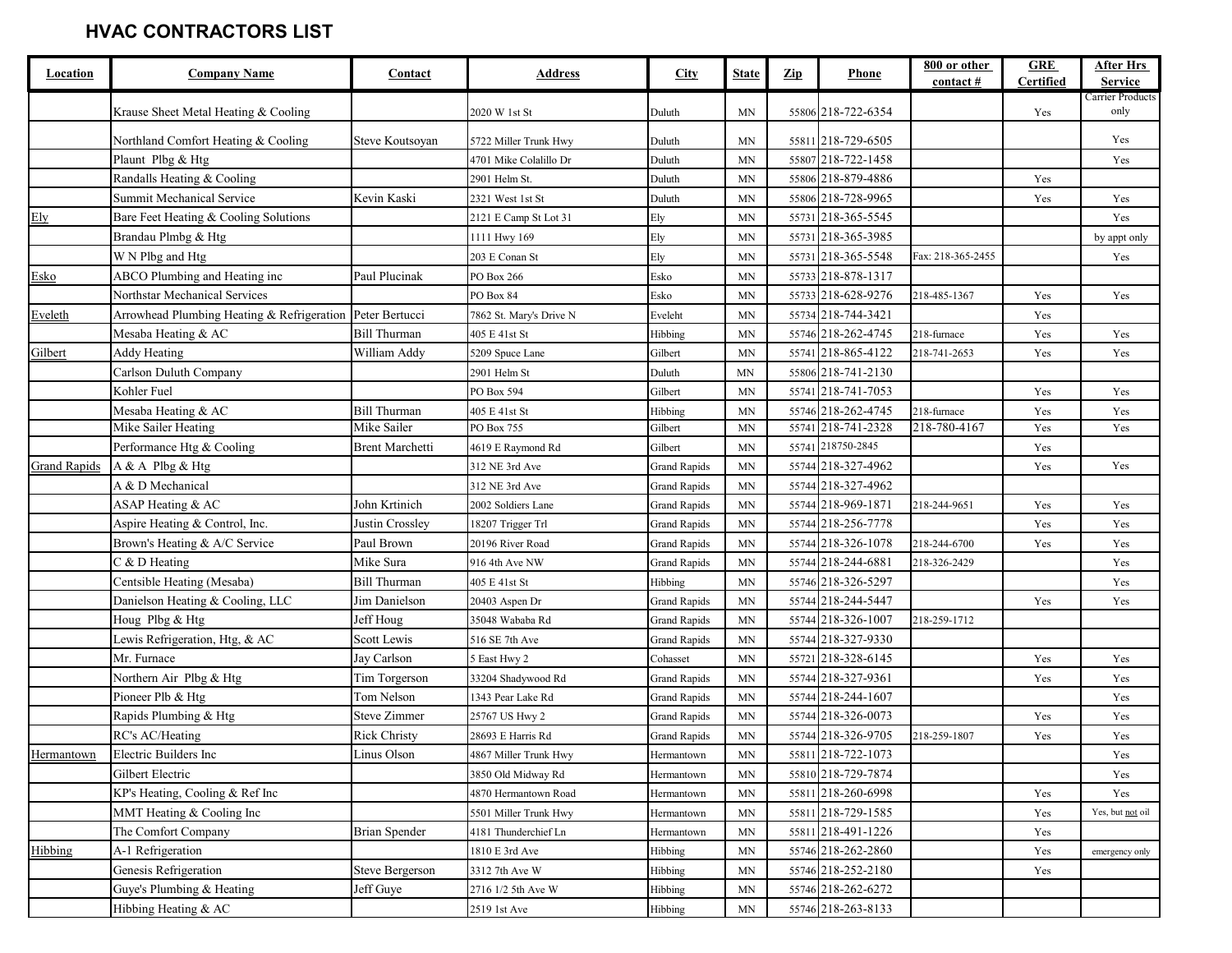| Location           | <b>Company Name</b>                         | Contact                | <b>Address</b>        | <b>City</b> | <b>State</b>             | $\mathbf{Zip}$ | Phone                                 | 800 or other      | <b>GRE</b>       | After Hrs      |
|--------------------|---------------------------------------------|------------------------|-----------------------|-------------|--------------------------|----------------|---------------------------------------|-------------------|------------------|----------------|
|                    |                                             |                        |                       |             |                          |                |                                       | contact #         | <b>Certified</b> | <b>Service</b> |
|                    | Iron Range Plmbg & Htg                      |                        | 12402 Owens Rd        | Hibbing     | <b>MN</b>                |                | 55746 218-262-2315                    |                   | Yes              | emergency only |
|                    | Joe's Heating & Cooling, LLC                | Joe Grabanski          | 4058 N Dublin Rd      | Hibbing     | <b>MN</b>                |                | 55746 218-969-3336                    |                   | Yes              |                |
|                    | LaFavor Heating                             | Jim LaFavor            | PO Box 301            | Hibbing     | MN                       |                | 55746 218-929-1335                    |                   | Yes              |                |
|                    | Mesaba Heating & AC                         | <b>Bill Thurman</b>    | 405 E 41st St         | Hibbing     | MN                       |                | 55746 218-262-4745                    | 218-furnace       | Yes              | Yes            |
|                    | Mikes Heating & Sheet Metal                 | Mike Nowak             | 2318 1st Ave          | Hibbing     | MN                       |                | 55746 218-263-6129                    | 800-286-6129      | Yes              | Yes            |
|                    | Northwood Mechanical                        | Robert Hietala         | 2125 2nd Ave E        | Hibbing     | <b>MN</b>                |                | 55746 218-263-9513                    |                   | Yes              | Yes            |
|                    | Range Cornice & Heating                     |                        | PO Box 447            | Hibbing     | <b>MN</b>                |                | 55746 218-262-4581                    | Fax: 218-262-1145 |                  | Yes            |
|                    | Terry Philips Htg & Air                     |                        | 3289 Newton Rd        | Hibbing     | MN                       |                | 55746 218-263-3519                    |                   | Yes              | Yes            |
| Hinckley           | D&E Heating, A/C & Refrigeration            | Chris Prachra          | PO Box 138            | Hinckley    | <b>MN</b>                |                | 55037 218-380-1657                    |                   | Yes              | Yes            |
| Jacobson           | Cavson, Inc.                                | Seth Amundson          | 17012 682nd St        | Jacobson    | <b>MN</b>                |                | 55752 218-256-3281                    |                   | Yes              |                |
| Kerrick            | Pipes Plb & Htg                             | Matthew Koecher        | 49245 Shadow Oak Road | Kerrick     | <b>MN</b>                |                | 55756 888-999-6151                    | 218-839-6827      |                  | Yes            |
| Longville          | Lakeside Fireplace & Stove                  | Robb Bennett           | PO Box 28             | Longville   | <b>MN</b>                |                | 56655 218-363-4328                    | 800-369-2526      | Yes              | Yes            |
|                    | Longville Plumbing and Heating              |                        | 5933 Hwy 84 NE        | Longville   | MN                       |                | 56655 218-363-3366                    |                   | Yes              |                |
| Marcell            | Cozy Air Htg & Plumbing                     |                        | 46461 Alder Rd        | Marcell     | <b>MN</b>                |                | 56657 218-832-3246                    |                   | Yes              | Yes            |
|                    | Marcell Plumbing & Htg                      |                        | <b>Box 275</b>        | Marcell     | <b>MN</b>                |                | 56657 218-832-3500                    | 218-743-6354      |                  | NO             |
| McGregor           | Lowell Larson Heating & AC                  |                        | 47987 240th Ave       | McGregor    | <b>MN</b>                |                | 55760 218-838-7378                    |                   |                  | Yes            |
|                    | McGregor Plumbing and Heating               | <b>Brian Lind</b>      | 47116 198th Ave       | McGregor    | MN                       |                | 55760 218-426-3825                    | 218-390-1697      | Yes              | Yes            |
|                    | Nistler Plumbing and Heating Inc            | Bryan Nistler          | PO Box 177            | McGregor    | <b>MN</b>                |                | 55760 218-768-3777                    | 218-393-9803      | Yes              | Yes            |
| Moose Lake         | Hoffman Hardware                            |                        | 40 Arrowhead LN       | Moose Lake  | <b>MN</b>                |                | 55767 218-485-4211                    |                   | Yes              | NO             |
|                    | Region Electrical & Mechanical              | TJ McCabe              | PO Box 69             | Moose Lake  | MN                       |                | 55767 218-485-0551                    | 218-380-3612      |                  | Yes            |
| Mora               | Ron's Heating & Refrigeration               | Ron Peterson           | 2198 Prokosch Rd      | Mora        | MN                       |                | 55051 320-679-1534                    | 612-390-2713      | Yes              |                |
|                    | Strandlund Refrigeration, Heating & Cooling | Jim Strandlund         | 1896 Hwy 65           | Mora        | <b>MN</b>                |                | 55051 320-679-2567                    |                   | Yes              | Yes            |
| Nevis              | Ike's Heating & Cooling                     | Justin Isaacson        | 205 Hwy 34            | Nevis       | <b>MN</b>                |                | 56467 218-652-4065                    | 218-237-6065      | Yes              |                |
| Palisade           | A & M Heating & Cooling                     |                        | 29465 442nd LN        | Palisade    | <b>MN</b>                |                | 56469 218-768-4430                    |                   |                  | NO             |
| Park Rapids        | Northern Pines Plumbing, Heating & Electric |                        | 18920 County Rd 11    | Park Rapids | MN                       |                | 56470 218-732-5845                    |                   | Yes              | Yes            |
| Pengilly           | Mesaba Heating & AC                         | <b>Bill Thurman</b>    | 405 E 41st St         | Hibbing     | MN                       |                | 55746 218-262-4745                    | 218-furnace       | Yes              | Yes            |
|                    | Swan Lake Plumbing & Htg                    |                        | HC1 Box 1875          | Pengilly    | <b>MN</b>                |                | 55775 218-885-1534                    |                   |                  | Yes            |
| Pine City          | Dale's Heating and Appliance, LLC           | Jennifer Thomson       | 815 Main St           | Pine City   | <b>MN</b>                |                | 55063 320-629-3531                    |                   | Yes              | Yes            |
| Proctor            | A.M. Mechanical                             | <b>Todd Anderson</b>   | PO Box 1081           | Proctor     | MN                       |                | 55810 218-348-3008                    |                   |                  |                |
| Remer              | Absolute Plumbing & Heating Inc             | Rick Forschen          | 4706 108 St NE        | Remer       | <b>MN</b>                |                | 56636 218-566-4238                    | 218-244-8694      | Yes              | Yes            |
|                    | Remer Plumbing & Htg                        | Michael or Robin Lucas | PO Box 175            | Remer       | <b>MN</b>                |                | 56672 218-566-2314                    |                   | Yes              | Yes            |
| Saginaw            | Saginaw Stove Works                         | Keith Miernicki        | 4712 Aune Road        | Saginaw     | <b>MN</b>                |                | 55779 218-729-8390                    | 800-729-4178      |                  | Yes            |
| <b>Spring Lake</b> | Spring Lake Heating and Air                 |                        | 50145 County Rd 4     | Spring Lake | MN                       |                | 56680 218-259-8903                    |                   | Yes              |                |
| Squaw Lake         | Williams Septic and Electric                | <b>Brian Williams</b>  | PO Box 633            | Squaw Lake  | $\ensuremath{\text{MN}}$ |                | 56681 218-659-4216                    |                   |                  | emergency only |
| Superior WI        | Carlson Refrigeration & HVAC Service        |                        | 602 Ogden Ave         | Superior    | WI                       |                | 218-722-8038 or<br>54880 888-943-2665 | 715-395-5675 Fax  |                  | Yes            |
|                    | Twin Ports Custom Climate                   |                        | 1315 Banks Ave        | Superior    | WI                       |                | 54880 715-392-8333                    |                   | Yes              | Yes            |
| Tamarack           | Hanni Plumbing & Heating                    |                        | 40230 Kestrel Ave     | Tamarack    | MN                       |                | 55787 218-768-2158                    |                   |                  |                |
| <b>Tower</b>       | Lake Vermillion Plumbing & Heating          |                        | 4761 Partridge Dr.    | Tower       | MN                       |                | 55790 507-583-7850                    |                   |                  |                |
| Virginia           | Arnesen's Virginia Plbg and Htg             |                        | 114 S 15th Ave        | Virginia    | MN                       |                | 55792 218-741-4313                    |                   |                  | Yes            |
|                    | Heisel Bros Plbg & Htg                      |                        | 801 6th Ave N         | Virginia    | MN                       |                | 55792 218-741-8381                    |                   |                  | NO             |
|                    | Malmstrom Htg & AC                          |                        | 1807 Southern Dr      | Virginia    | MN                       |                | 55792 218-741-1912                    |                   | Yes              | Yes            |
|                    | Mesaba Heating & AC                         | <b>Bill Thurman</b>    | 405 E 41st St         | Hibbing     | MN                       |                | 55746 218-262-4745                    | 218-furnace       | Yes              | Yes            |